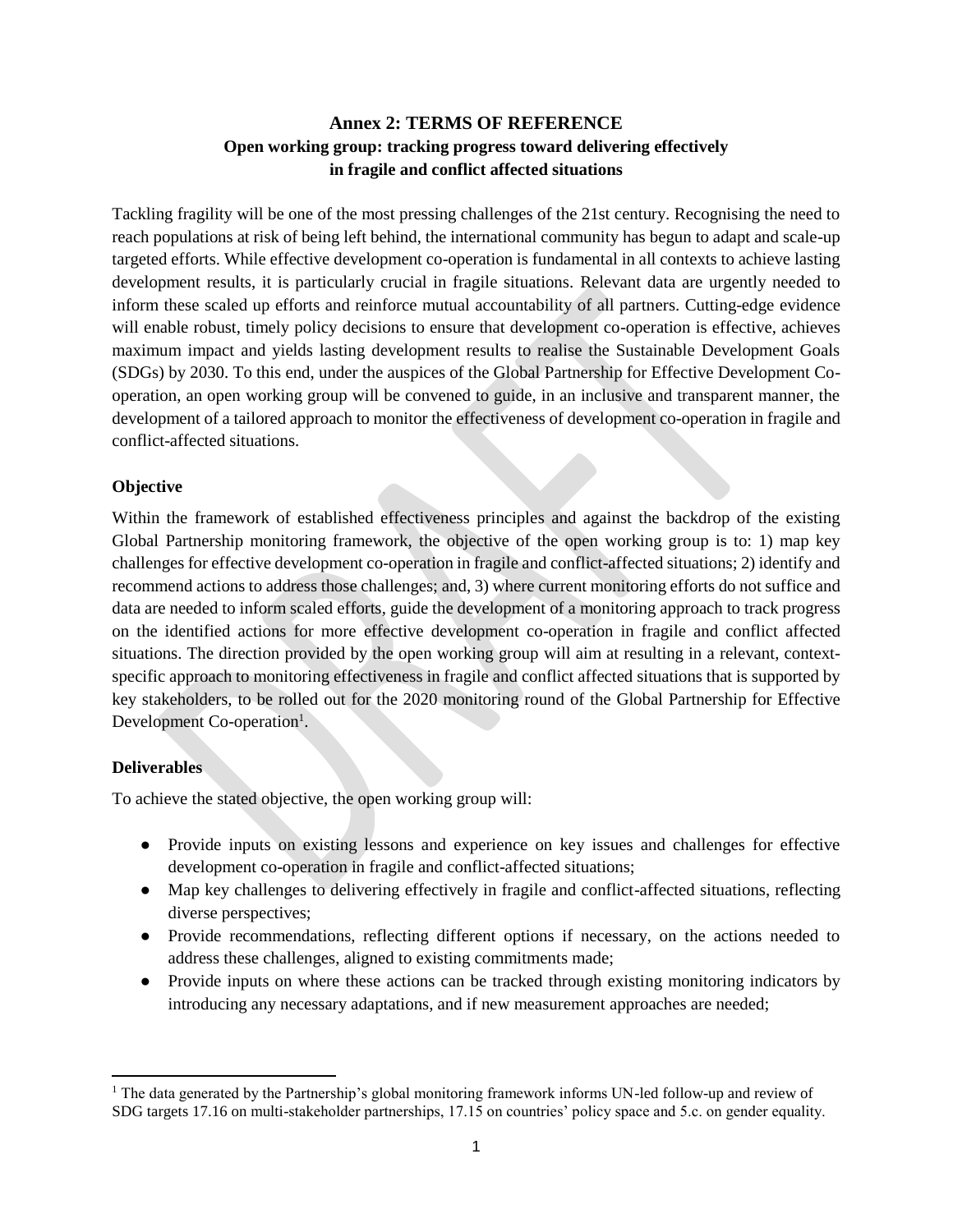- Provide inputs on proposed revisions and new measurement approaches, where necessary, as proposed by the OECD-UNDP Joint Support Team, to track progress and facilitate mutual accountability and learning;
- Review the results of light country testing of adapted and new measurement approaches to ensure feasibility and relevance; and,
- Recommend a measurement approach, reflecting different options if necessary, that draws on feedback received from light country testing, to track progress on effective development cooperation in fragile and conflict affected situations.

#### **Group composition and membership**

The open working group will be comprised of experts on development co-operation in fragile and conflict affected situations that represent key stakeholders and communities of practice including representatives from the following:

- Fragility and crisis units within multilateral organisations
- OECD-DAC Member States that represent International Network on Conflict and Fragility (INCAF)<sup>2</sup>
- $g7+$  group of fragile and conflict-affected states<sup>3</sup>
- Partner countries engaged with Global Partnership monitoring, and
- Civil Society Platform for Peacebuilding and Statebuilding (CSPPS)<sup>4</sup>

The open working group will remain accessible for interested stakeholders to contribute at key points as observers, which includes, in particular, all members of the Steering Committee of the Global Partnership. Co-Chairs of the Steering Committee of the Global Partnership will engage in the proceedings of the group. Open consultation on the recommendations developed by the working group will facilitate an inclusive and transparent process and help generate broad awareness and support.

# **Governance and working arrangements**

The group will be led by two members of the Steering Committee of the Global Partnership for Effective Development Co-operation. Secretariat support for the group will be provided by the Joint OECD-UNDP Support Team of the Global Partnership for Effective Development Co-operation in liaison with Secretariats of other policy networks and bodies where relevant.

The group's work shall be guided by the principles of openness, transparency, inclusiveness and consensus. The group will present initial recommendations to the Steering Committee of the Global Partnership for Effective Development Co-operation in the fall of 2018. Care will be taken to present recommendations in a way that transparently presents the considerations and positions of members of the open working group. Final approval of any monitoring methodology to feature in the monitoring framework of the Global Partnership for Effective Development Co-operation rests with its Steering Committee, which can adopt, amend or reject recommendations made by the open working group.

 $\overline{\phantom{a}}$ <sup>2</sup> One of three member constituencies of the International Dialogue on Peacebuilding and Statebuilding (IDPS)

<sup>3</sup> Ibid.

<sup>4</sup> Ibid.